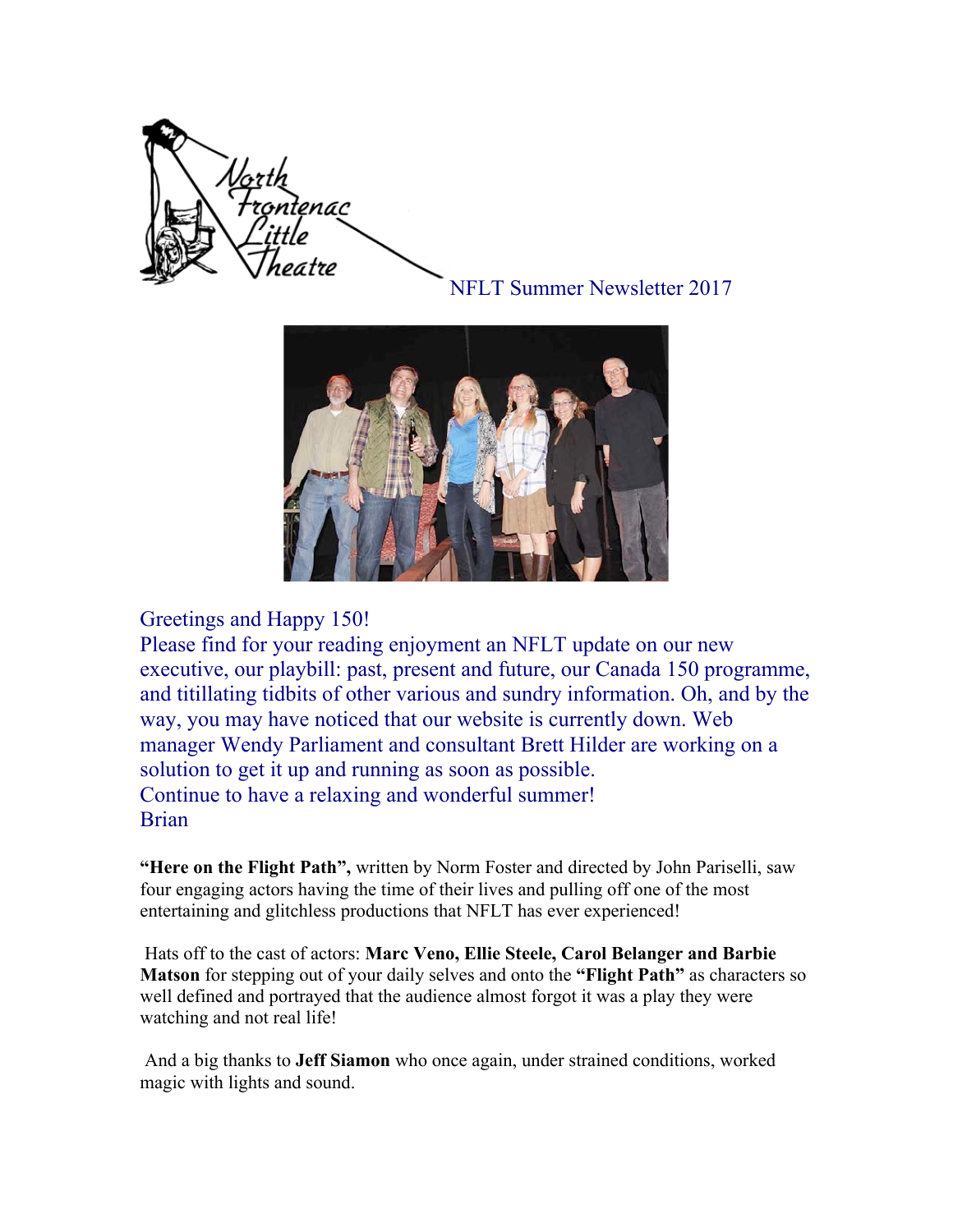And then there was **Greg Morris,** who boldly took on the stage manager role for the first time and did such a fine and conscientious job. **Art and Jan Holloway** as the house managers welcomed us all. And **Gladys Bender** was serving up the coffee so delightfully when I attended.

 And finally, when we were at a loss in terms of even mounting a spring production, kudos to **director John Pariselli and producer Nina Jenkins** for organizing this one, bringing it into technicolour, and giving NFLT another reason to be so proud of what we accomplish.

We are indeed a "little theatre with a big heart". And we do happen to be bulging with talent, enthusiasm and commitment. Bravo NFLT! Bravo!

 $\overline{\phantom{0}}$ 

The NFLT Executive has undergone some changes. We thank outgoing members Sandy Robertson, Doug MacIntyre and Sally Angle for their terms of support, good cheer and dedication. And we welcome new members and look forward to having them on our team.

NFLT Executive as of May, 2017

President – Brian Robertson Past president – Nina Jenkins Secretary – Kathy Lowery-King Treasurer – Jan Levitt Member at large – Jeff Siamon Member at large – Carol Belanger Member at large – Art Holloway Member at Large – Angela Cowdy

 $\overline{\phantom{0}}$ 

#### **PLAYBILL CONSIDERATIONS**

We are inviting **directors with scripts** to approach us and pitch their ideas for inclusion in our future playbill.

At the present, we are considering a request from Carol Belanger who would like to present the adult comedy entitled " Don't Dress for Dinner": 'Hurtling along at the speed of light, author Marc Camoletti's breathtaking farce is a near faultless piece of theatrical invention.' *The Guardian*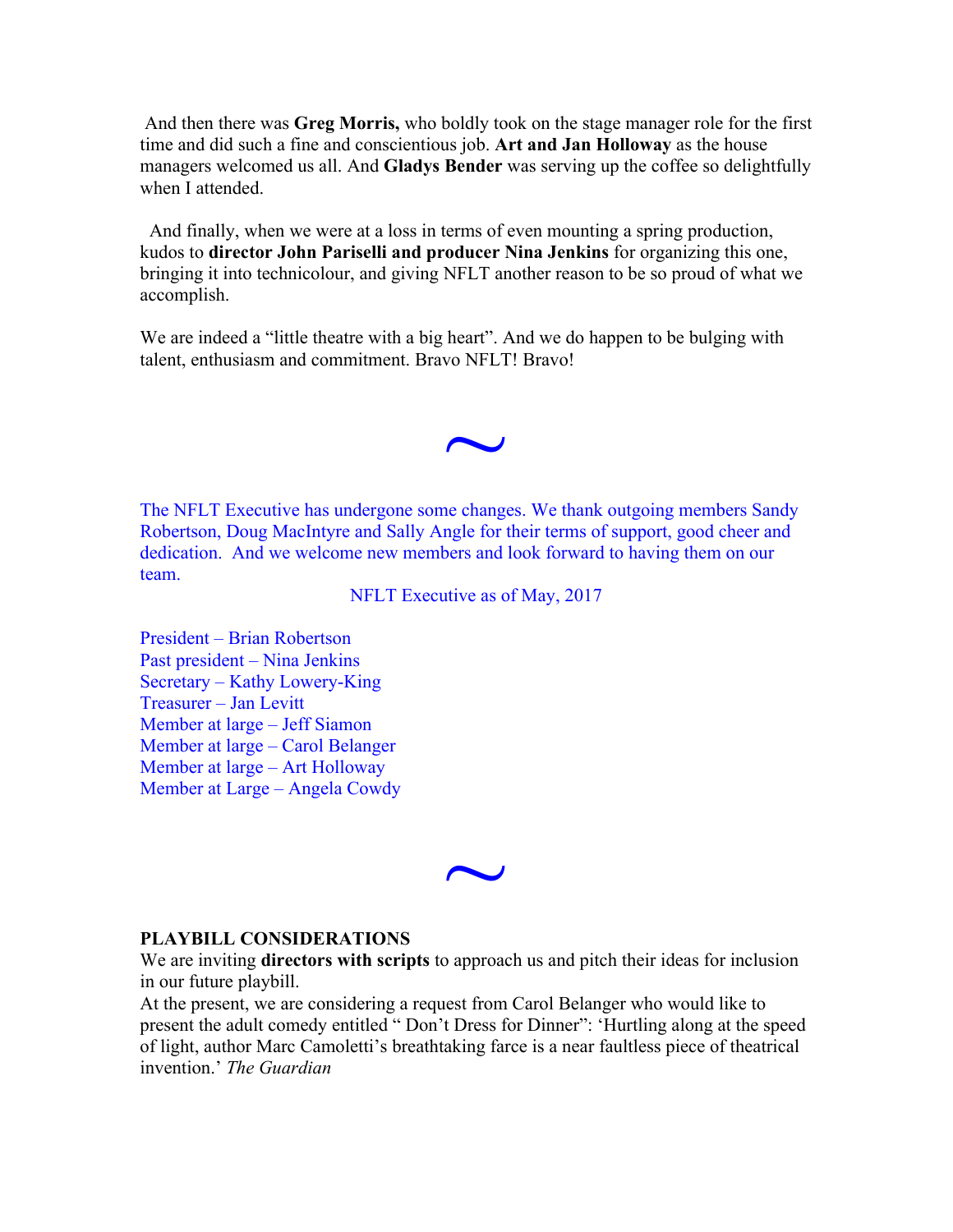And veteran lighting engineer, Jeff Siamon, has come forward with two original scripts that he has written, one being a musical, "The Boy Wonder". Set in an off-Broadway theatre in the 1930s, it features a number of familiar songs that support the script, including K-K-K-Katie, "Second Hand Rose" and "Give my regards to Broadway".

So, please, if there are any others out there wishing to direct a certain script, let us know. We will review your idea, come to a decision and perhaps yours will be the next to be included in our future playbill!



What a pleasant surprise to get a call from our very own Doug MacIntyre! Doug as many will know left the area last winter for new experiences out west. Well, talk about new experiences! Presently settled in Nanaimo, British Columbia, he already has a request in to the local theatre group to direct one of his favourtites, "Opening Night". And just to keep busy in the meantime, he has taken on the role of Stage Manager for a play in nearby Ladysmith. Which leaves me wondering: 'Where does that man get his energy?'!! Best wishes, Doug!

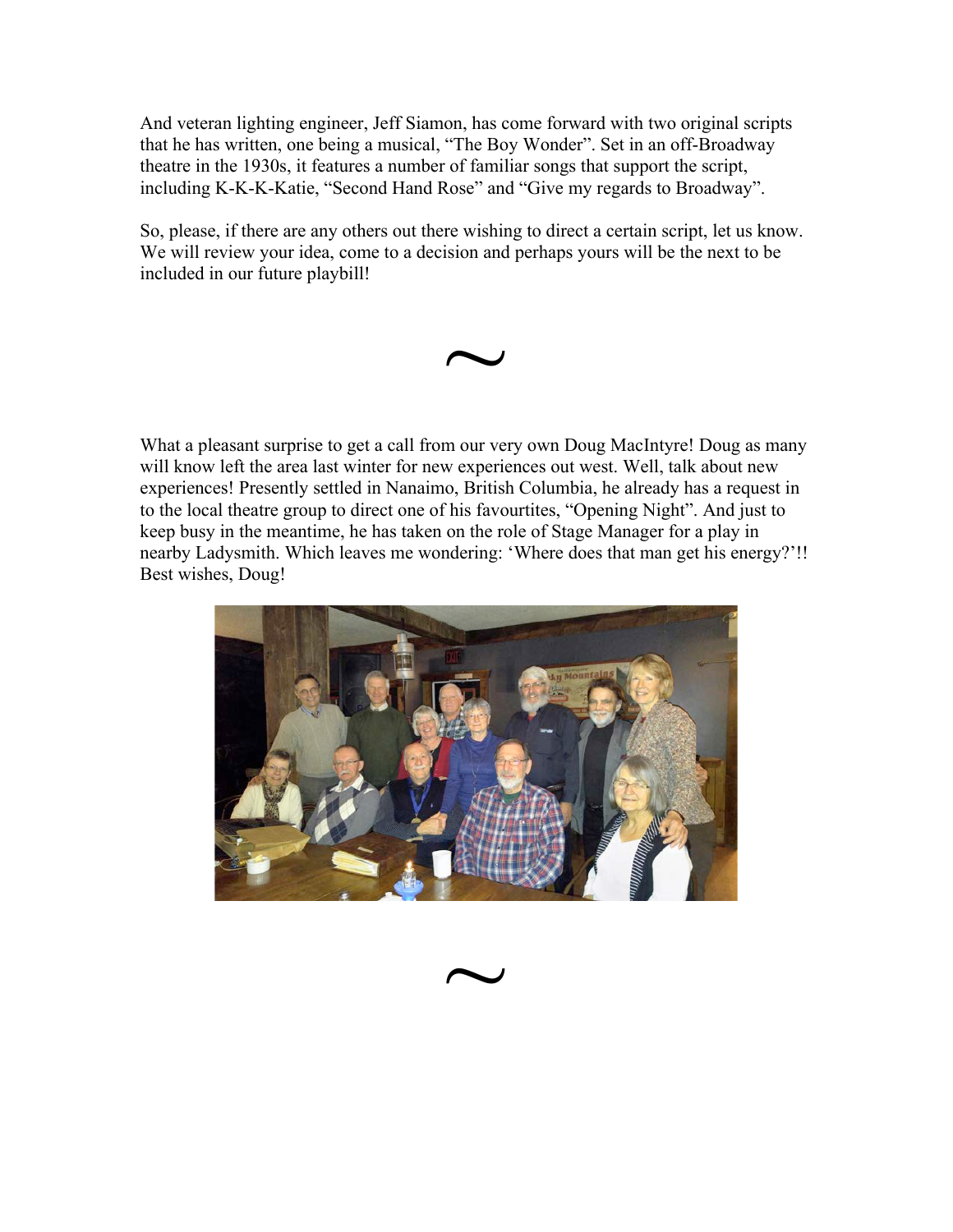

CANADA 150 is looking for…YOU! Bill Bowick, chairperson of Canada 150, Central Frontenac, is looking for some Little Theatre members to dress up, perhaps as characters from "The Music Man", for a ceremonial community march from the "caboose" to the beach to mark the official recognition of Canada 150 trail day. The event takes place on August 26. If interested in participating, please contact nflt1980@gmail.com by August 19.

We have had and are still enjoying, a great line-up of activities to celebrate Canada 150.



## February, 2017 – Heritage Fun



## July 1<sup>st</sup> Canada Day Parade